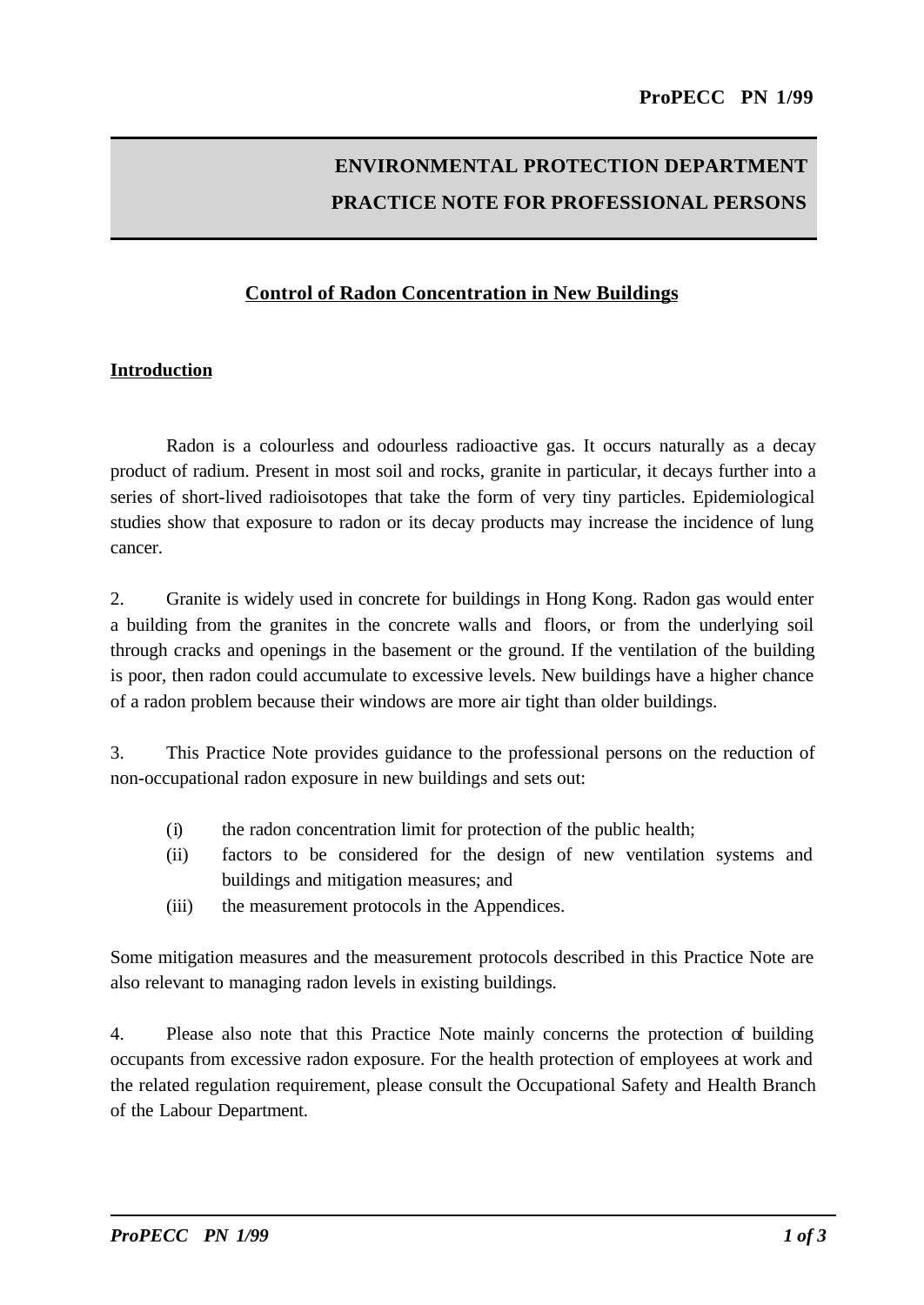## **Indoor Radon Standard**

5. The World Health Organisation has recommended an annual average concentration of 200 becquerels per cubic metre  $(Bq/m<sup>3</sup>)$  or 5.4 picocuries per litre  $(pCi/L)$  as the radon limit indoors.

6. In a territory-wide survey by the Environmental Protection Department in 1992/93, the average indoor radon concentration in Hong Kong measured was about  $100$  Bq/m<sup>3</sup>. Recognising there is no known health threshold for radon, professional persons responsible for the design, construction, or management of ventilation systems and buildings should aim to keep the radon levels in a building to a minimum, and not to exceed an annual average concentration of 100 Bq/m<sup>3</sup>.

## **Mitigation of Radon Concentration**

7. In designing new premises or in managing radon leve ls in existing buildings, professional persons should endeavour to implement the following mitigation measures:

- (i) Cracks in floor and walls in the basement or ground level should be sealed to stop infiltration of radon gas from the rocks and soil underlying and surrounding the building foundation. For the same reason, service pipes and entries in the basement or ground level should have airtight seals constructed around them.
- (ii) Bare concrete or brick walls and ceiling slabs should be covered with less permeable wall covering such as polyurethane paint, tiles or wall paper. Floor slabs should be covered with less permeable floor covering such as mosaic tiles or wooden floor strips with polyurethane paint finish.
- (iii) The use of bare granite or granite containing products should be minimised as far as possible.

8. Dilution by outdoor fresh air is an effective means to achieve acceptable radon concentration indoors. Professional persons should make every attempt to ensure the premises have adequate ventilation by natural or mechanical means, or both. Some important factors to be considered in designing ventilation systems are:

- (i) the ventilation system should be so designed to achieve even dilution and removal of radon gas from the premises including common areas;
- (ii) the indoor supply air grill of the system should be so located to avoid short circuiting with the return or exhaust grills of the system itself;
- (iii) the outside air intake of the system should be so located to avoid short circuiting with exhaust outlets of the building itself, or those of neighbouring buildings;
- (iv) any room in a building without natural ventilation should be provided with positive ventilation, and such ventilation should be put in operation whenever there is one or more occupants in the room; and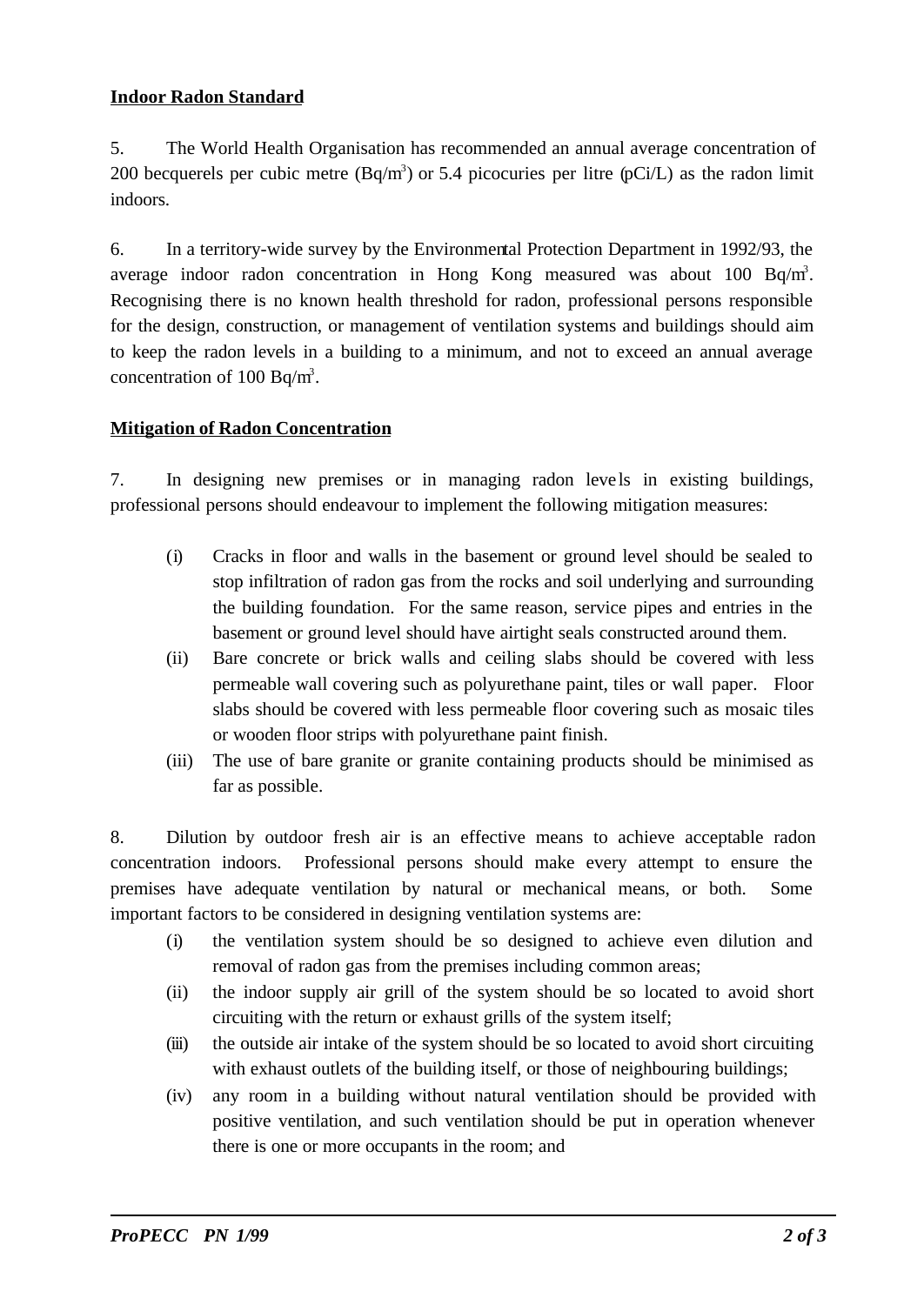(v) where natural ventilation is the main provision for a building, the ventilation arrangement should be of a cross and sweep through design so as to avoid radon accumulation.

Professional persons should make reference to relevant international standards including the ASHRAE 62-1989 where useful guidelines are provided.

## **Supervision and Maintenance**

9. Supervision of the operation and preventive maintenance of the ventilation systems is crucial to ensuring that the systems are performing as designed, and that the upkeep of building work is to a high standard. Cracks in the foundation floor and walls should be regularly checked for proper sealing, and the interior surface covering should be adequately maintained. A management plan on radon for the ventilation systems and the building should be devised and fully implemented.

## **Radon Measurement**

10. Prior to the occupation of new premises, the property developer should arrange to measure the radon concentration level by professional persons to confirm that the radon level complies with the guideline value. If it does not, mitigation measures should be taken to reduce the radon level. Appendices 1 and 2 set out the protocols for measuring radon for residential and for non-residential buildings.

## **Enquiries**

11. Officers in the Air Services Group of the Environmental Protection Department are glad to answer any questions on the control of indoor radon concentration level in buildings. Please call the Senior Environmental Protection Officer, Air Services Group, Environmental Protection Department (Tel : 2594 6412, Fax : 2827 8040) for enquiries.

> (Robert J. S. Law) Director of Environmental Protection

Environmental Protection Department 28/F Southern Centre 130 Hennessy Road Wan Chai Issued December 1999 Ref. : EP 132/R6/1 Pt.3

*ProPECC PN 1/99 3 of 3*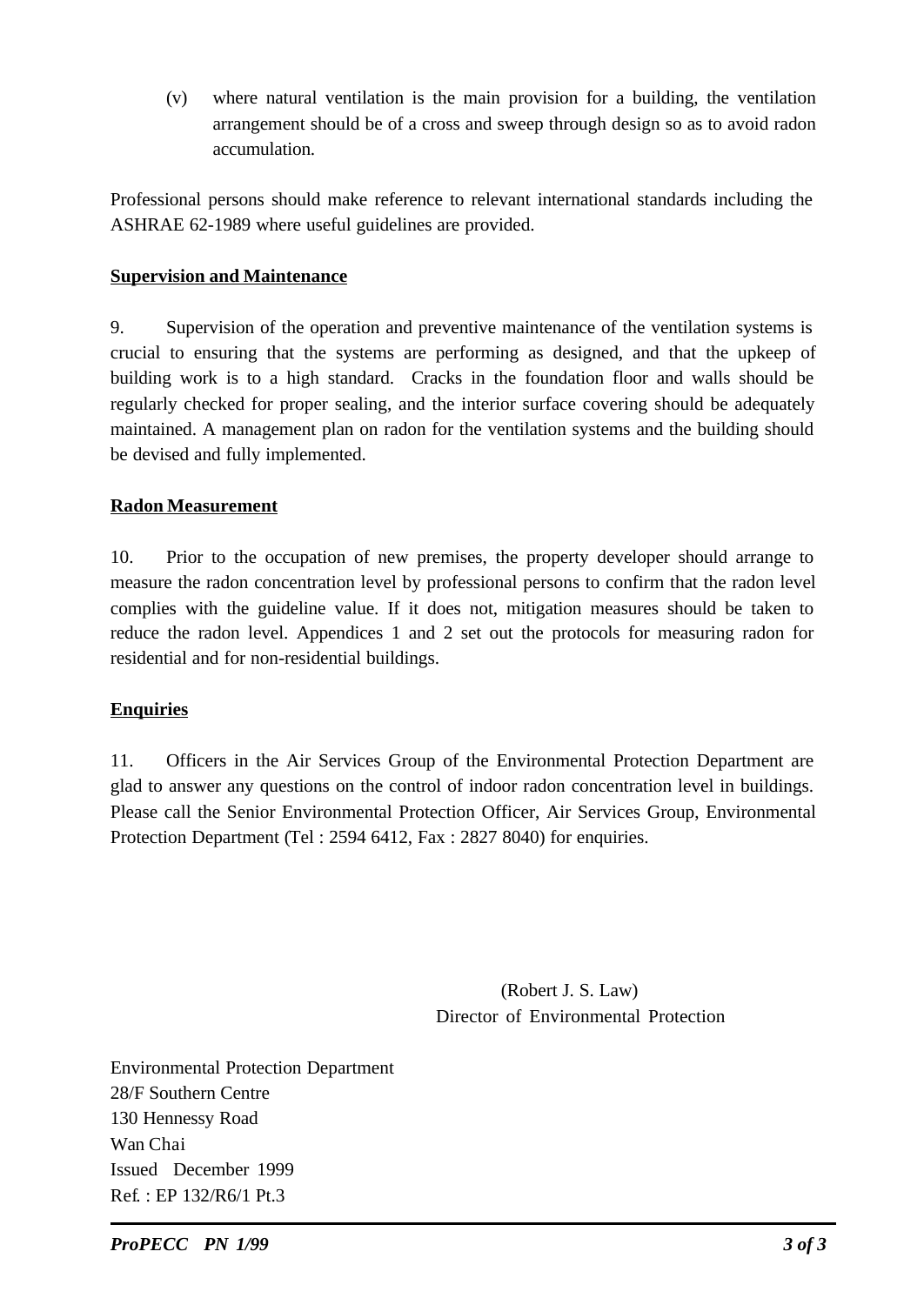## **Appendix 1**

#### **Protocol for Radon Measurement for Residential Building**

#### A. Selection of Potential Study Tiles

- 1. The Study Area can be interpreted as either a residential building block or phase(s) of a residential development. Each flat unit in the Study Area is taken as one Potential Study Tile (**PST**).
- 2. To number the PST, start with the northernmost PST on the lowest floor of the first building block and label it as PST No.1. In a clockwise manner, assign the adjacent PST as PST No.2 and so on until all the PSTs on the lowest floor have been properly numbered. Move on to the next upper floor and continue to assign the northernmost PST sequentially with the next higher integer and so on until all the PSTs in the building block have been numbered. Repeat these steps for the second building block and so on, starting with the next higher integer.
- 3. Radon measurement shall be taken in 5% of the labelled PSTs, or 3 numbers, whichever is more. Any decimals will be rounded up to the next higher integer in determining the number of PSTs to be measured.
- 4. Randomly select a number from the total number of labelled PSTs of the building block(s). Select those PSTs to receive radon measurement by spreading out evenly the number based on the one worked out in paragraph 3 above.
- 5. Take radon measurement according to the Measurement Protocol and Measurement Criteria as set out below.
- 6. Should any of the selected PST, say the  $n<sup>th</sup>$  PST, be found not suitable for measurement, a replacement should be used by trying the  $(n-1)$ <sup>th</sup>,  $(n+1)$ <sup>th</sup>,  $(n-2)$ <sup>th</sup>,  $(n+2)$ <sup>th</sup> and so on until a suitable PST is identified.

#### B. Measurement Protocol

- 1. The PST to be measured should be maintained at 1.5 to 2 air changes per hour (ACH) for a period of 24 hours prior to and during the radon measurement. $(1)$
- 2. The PST should be kept clean and dry throughout the measurement period. One radon monitor should be positioned in each of the selected PSTs according to the Measurement Criteria given below.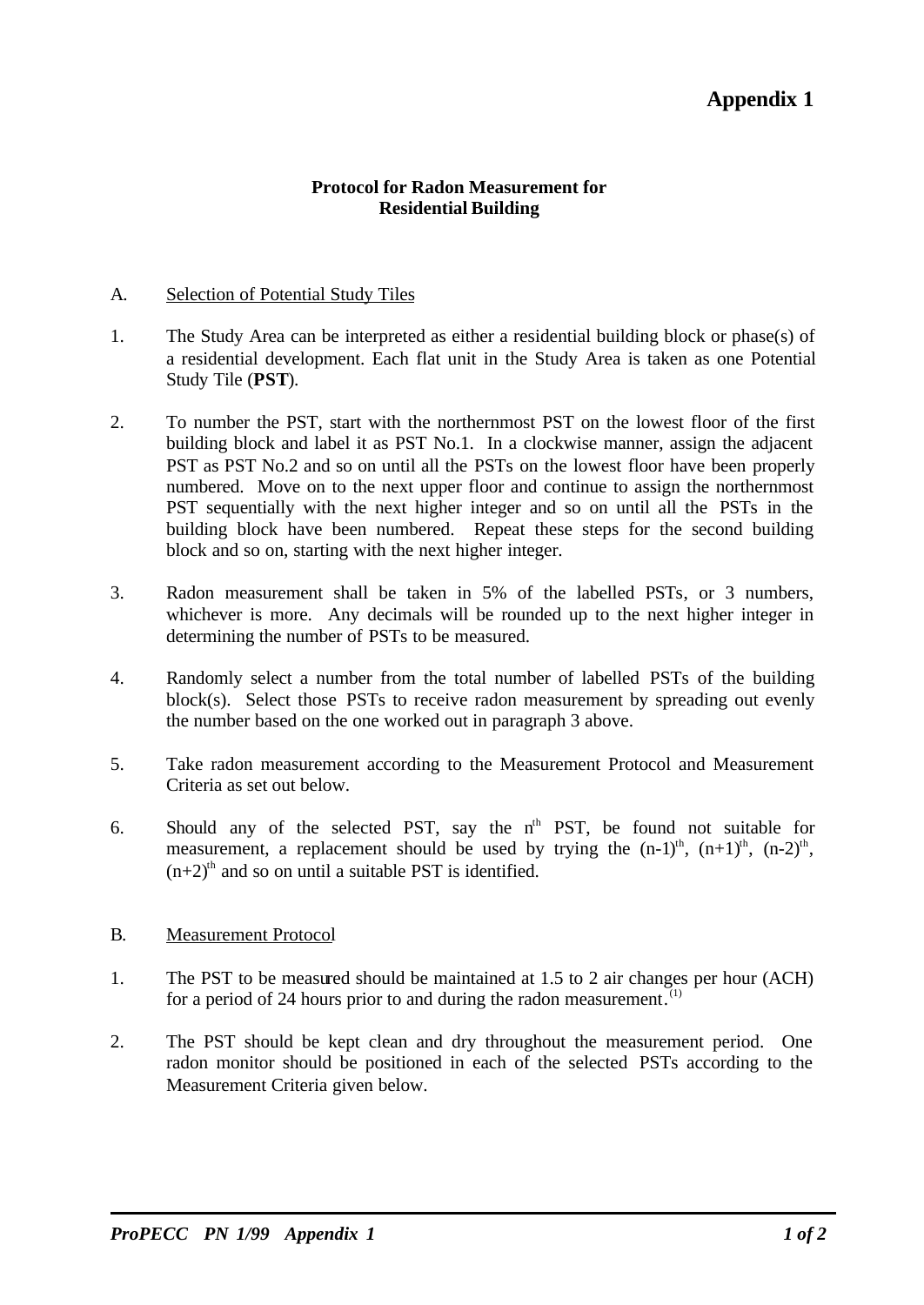- 3. Electronic real-time radon monitors complying with the competence test of the US Environmental Protection Agency or equivalent are to be used for the measurement. The radon monitor should be calibrated and operated in accordance with the manufacturer's recommendation.
- 4. The duration for any of the measurement should be 48 hours continuously. Each reading should be averaged over a 30-minute interval.
- 5. The average radon concentration of the selected PSTs during the measurement period should preferably be lower than the territory-wide mean concentration of 100 Bq/m<sup>3</sup> and in any case, any individual measurement must not exceed  $200$  Bq/m<sup>3</sup>.

#### C. Measurement Criteria

- 1. The location of the radon monitor should be:
	- more than 0.9m from any corner, window, wall, partition or other vertical surface; and
	- at a height of approximately 1.1m above the floor.
- 2. The radon monitor should not be:
	- directly under any air diffuser or in front of any electric fan and heater, etc.;
	- affected directly by the draft of exhaust fan/air conditioning unit;
	- under direct sunlight; and
	- obstructive to the traffic of users of the premises under normal or emergency situation.

#### D. Report and Documentation

- 1. The radon measurement should be conducted under the supervision of a recognised professional in related fields.
- 2. All measurement report and documentation should be certified by the professional.
- 3. A full set of the measurement report and documentation including radon monitor calibration records should be kept for a period of three years from the completion of the measurement.

\_\_\_\_\_\_\_\_\_\_\_\_\_\_\_\_\_\_\_\_\_\_\_\_\_\_\_\_\_\_\_\_\_\_\_\_\_\_\_\_\_\_\_\_\_\_\_\_\_\_\_\_\_\_\_\_\_\_\_\_\_\_\_\_\_\_\_\_\_\_\_\_\_\_\_\_\_\_\_\_\_\_\_\_\_\_\_\_\_\_\_\_\_\_\_\_\_\_\_\_\_\_\_\_\_\_\_\_\_\_\_\_\_

<sup>(1)</sup> An air change rate of 1.5 to 2 ACH is deemed to have been achieved when exhaust fan(s) of suitable capacity is installed and operated in a closed environment in the PST. The number of exhaust fan to be used would base on the capacity of the individual fan(s) and the total air volume of the PST. Flexible air ducts should be installed if necessary to ensure even air extraction throughout the PST. An air change rate in an apartment with all the windows closed and the room air-conditioner(s) operating at high fan with the vent closed would be approximately in the range of 1.5 to 2 ACH. Source : 'Study of Effectiveness of Various Finish Materials in Reducing the Indoor Radon Level' by the Hong Kong Polytechnic University 1995.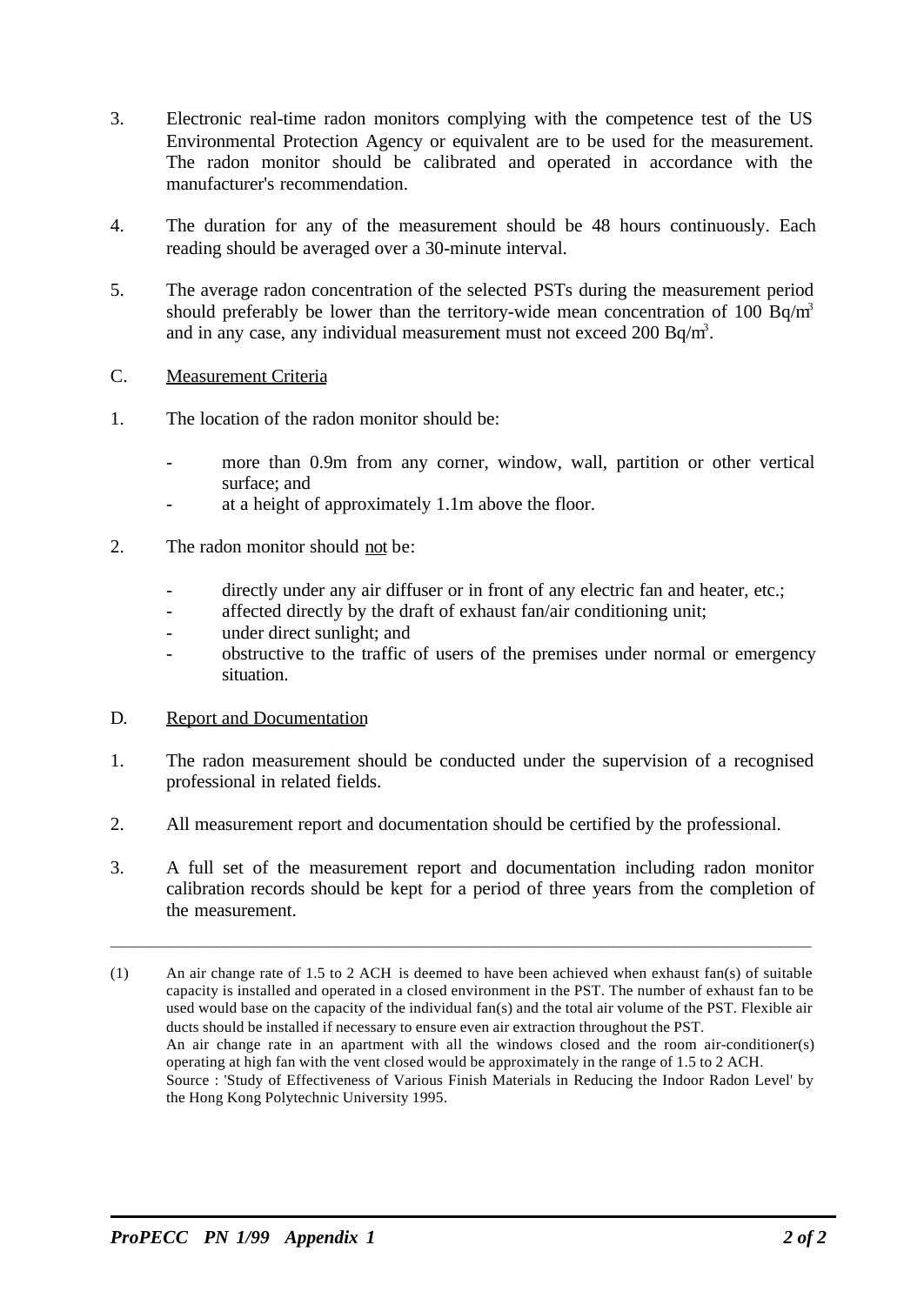## **Appendix 2**

#### **Protocol for Radon Measurement for Non-Residential Building**

#### A. Selection of Potential Study Tiles

- 1. The Study Area should include all confined areas inside the building but exclude areas where full-time occupancy is not anticipated eg. public hallway, car park, storage area, stairwell, lift lobby, washroom, machine room, utility space and access, etc.
- 2. To establish the Potential Study Tiles (**PST**), divide the Study Area into square tiles of 5mx5m each as far as possible. Irregular-shaped areas should be divided into smaller portions of 25 sq.m. each while any odd area of less than 25 sq.m. should be considered as one PST.
- 3. To number the PST, start with the PST at the northernmost corner of the lowest floor of the building and label it as PST No.1. In a clockwise and a general inward spiral direction, assign the PSTs sequentially until all the PSTs on the lowest floor have been properly numbered. Move on to the next upper floor and assign the PST at the northernmost corner with the next higher integer and so on until all the PSTs in the building block have been numbered. Repeat these steps for the second building and so on, starting with the next higher integer.
- 4. Radon measurement shall be taken in 5% of the labelled PSTs, or 3 numbers, whichever is more. Any decimals will be rounded up to the next higher integer in determining the number of PSTs to be measured.
- 5. Randomly select a number from the total number of labelled PSTs of the building block(s). Select those PSTs to receive radon measurement by spreading out evenly the number based on the one worked out in paragraph 4 above.
- 6. Take radon measurement according to the Measurement Protocol and Measurement Criteria as set out below.
- 7. Should any of the selected PST, say the  $n<sup>th</sup>$  PST, be found not suitable for measurement, a replacement should be used by trying the  $(n-1)$ <sup>th</sup>,  $(n+1)$ <sup>th</sup>,  $(n-2)$ <sup>th</sup>,  $(n+2)$ <sup>th</sup> and so on until a suitable PST is identified.
- B. Measurement Protocol
- 1. a) For premises with mechanical outside air supply system

The mechanical outside air supply system (and other related Mechanical Ventilation & Air Conditioning System) covering the selected PST to receive radon measurement should be operated at the design conditions, including design outside air flow rate, on a normal operating schedule for 24 hours prior to and during the measurement.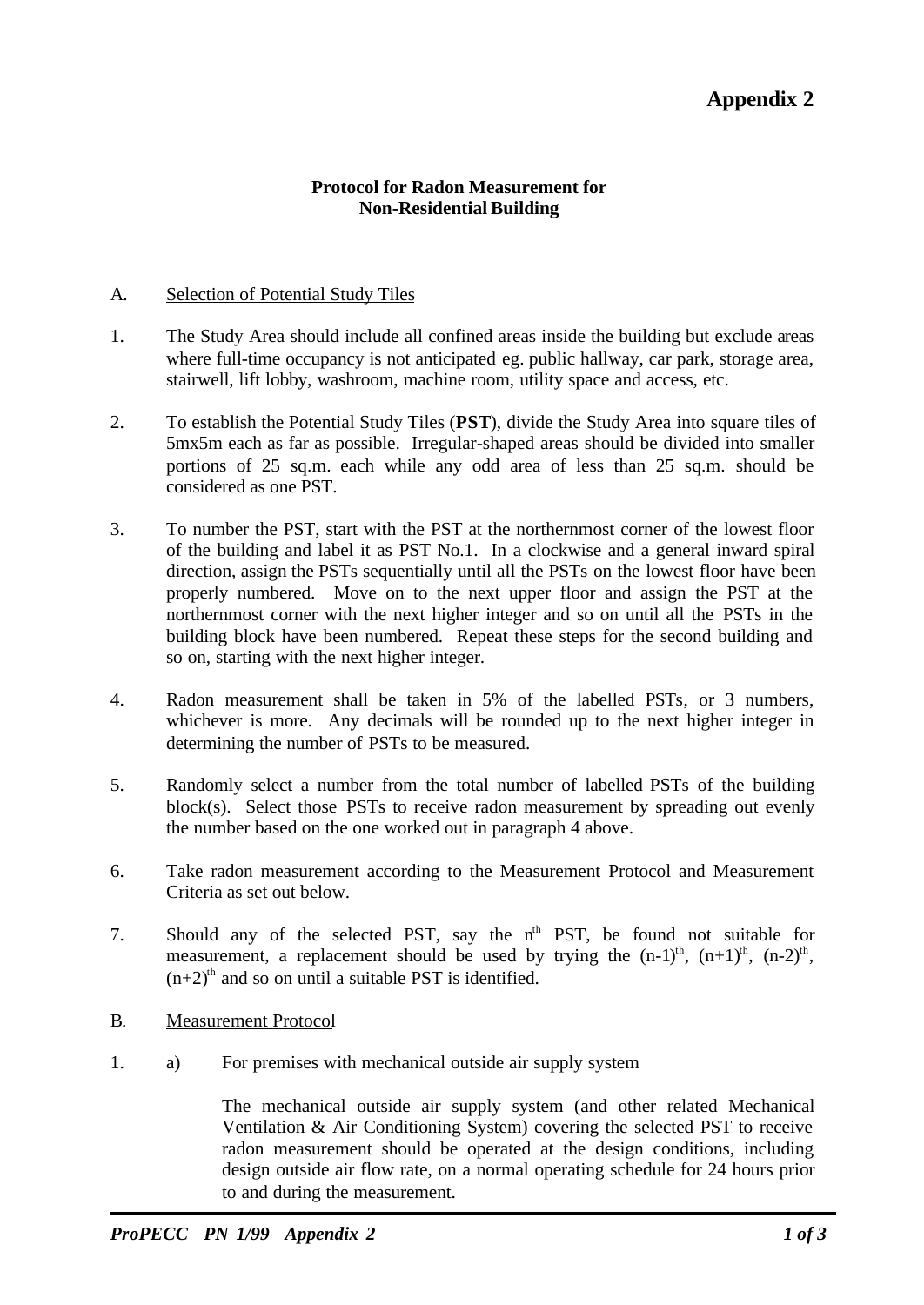b) For other premises

The PST to be measured should be maintained at 1.5 to 2 air changes per hour  $(ACH)$  for a period of 24 hours prior to and during the measurement.<sup>(1)</sup>

- 2. The PST should be kept clean and dry throughout the measurement period. One radon monitor should be positioned in each of the selected PSTs according to the Measurement Criteria given below.
- 3. Electronic real-time radon monitors complying with the competence test of the US Environmental Protection Agency or equivalent are to be used for the measurement. The radon monitor should be calibrated and operated in accordance with the manufacturer's recommendation.
- 4. The duration for any of the measurement should be 48 hours continuously. Each reading should be averaged over a 30-minute interval.
- 5. The average radon concentration of the selected PSTs during the measurement period should preferably be lower than the territory-wide mean concentration of 100 Bq/m<sup>3</sup> and in any case, any individual measurement must not exceed  $200$  Bq/m<sup>3</sup>.

#### C. Measurement Criteria

- 1. The location of the radon monitor should be:
	- more than 0.9m from any corner, window, wall, partition or other vertical surface; and
	- at a height of approximately 1.1m above the floor.
- 2. The radon monitor should not be:
	- directly under any air diffuser or in front of any electric fan and heater, etc.;
	- affected directly by the draft of exhaust fan/air conditioning unit;
	- under direct sunlight;
	- within 1m from any polluting source such as photocopier and printer; and
	- obstructive to the traffic of users of the premises under normal or emergency situation.

#### D. Report and Documentation

- 1. The radon measurement should be conducted under the supervision of a recognised professional in related fields.
- 2. All measurement report and documentation should be certified by the professional.
- 3. A full set of the measurement report and documentation including radon monitor calibration records should be kept for a period of three years from the completion of the measurement.